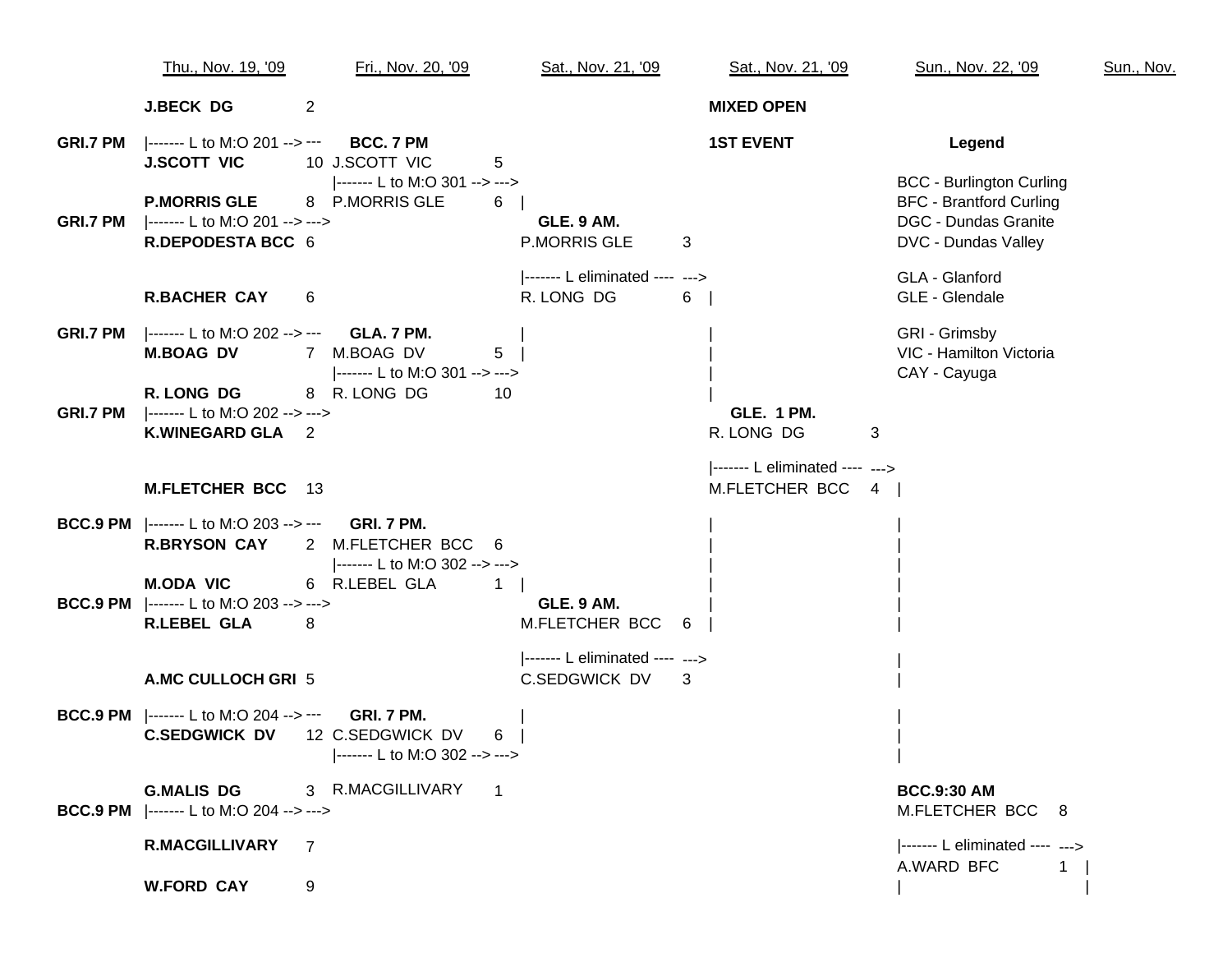|                 | <b>DG. 9 PM</b>  ------- L to M:O 205 --> --- <b>GLA. 7 PM.</b><br><b>C.MAC DONALD GRI 3 W.FORD CAY</b>    | 5                                                                   |                                                                              |                                                   |   |                                               |
|-----------------|------------------------------------------------------------------------------------------------------------|---------------------------------------------------------------------|------------------------------------------------------------------------------|---------------------------------------------------|---|-----------------------------------------------|
| DG. 9 PM        | <b>L.JONES GLA</b><br> ------- L to M:O 205 --> ---><br><b>J.HYETT BCC</b><br>8<br><b>M.JOLINK DG</b><br>8 | ------- L to M:O 303 --> ---><br>7 J.HYETT BCC<br>9                 | GRI. 9 AM<br>J.HYETT BCC<br> ------- L eliminated ---- ---><br>R.COULTER GLA | 7<br>9                                            |   |                                               |
|                 | <b>GLA. 9 PM</b>  ------- L to M:O 206 --> --- DV. 7 PM<br><b>T.LISTER VIC</b>                             | 5 M.JOLINK DG<br>3 <sup>1</sup>                                     |                                                                              | GLE, 1 PM<br>R.COULTER GLA                        | 6 |                                               |
| DG. 9 PM        | R.COULTER GLA<br> ------- L to M:O 206 --> ---><br><b>J.JIVAN GLE</b><br>8                                 | ------- L to M:O 303 --> ---><br>9 R.COULTER GLA 8                  |                                                                              | ------- L eliminated ---- ---><br>A.WARD BFC<br>9 |   |                                               |
|                 | <b>J.GUSHUE GLA</b><br>5                                                                                   |                                                                     |                                                                              |                                                   |   |                                               |
|                 | <b>GLA.7 PM</b>  ------- L to M:O 207 --> --- DV. 7 PM.<br>H.LENARDUZZI VIC 9 H.LENARDUZZI VIC 3           | ------- L to M:O 304 --> --->                                       |                                                                              |                                                   |   | <b>BCC.2:30 F</b><br>  WINNER                 |
| DG. 7 PM        | <b>D.MADER BCC</b><br> ------- L to M:O 207 --> ---><br><b>A.WARD BFC</b><br>$\overline{7}$                | 2 A.WARD BFC<br>7 I                                                 | GRI. 9 AM<br>A.WARD BFC                                                      | 9                                                 |   | M.FLETCHEI<br>$ ----- L$ elimina<br>S.OUELLET |
|                 | <b>R.BEARE GLA</b><br>5                                                                                    |                                                                     | ------- L eliminated ---- ---><br>R.HIND VIC                                 | 3                                                 |   |                                               |
|                 | <b>GLA. 7 PM</b> $\left  \cdots \right $ L to M:O 208 --> ---<br><b>W.GOWAN DG</b>                         | BCC. 7 PM<br>5<br>6 W.GOWAN DG<br> ------- L to M:O 304 --> --->    |                                                                              |                                                   |   |                                               |
|                 | <b>R.HIND VIC</b><br><b>GLA. 9 PM</b>  ------ L to M:O 208 --> ---><br><b>M.GAYLER GRI</b><br>3            | 8 R.HIND VIC<br>6                                                   |                                                                              | <b>MIXED OPEN</b><br><b>1ST EVENT</b>             |   |                                               |
|                 | <b>D. FALLIS GLA</b><br>7                                                                                  |                                                                     |                                                                              |                                                   |   |                                               |
| <b>DG. 7 PM</b> | $\left  \dots \right $ L to M:O 209 --> --- GLA. 9 PM.<br><b>B.POWERS BCC</b>                              | 6 D. FALLIS GLA<br>$\overline{7}$<br> ------- L to M:O 305 --> ---> |                                                                              |                                                   |   |                                               |